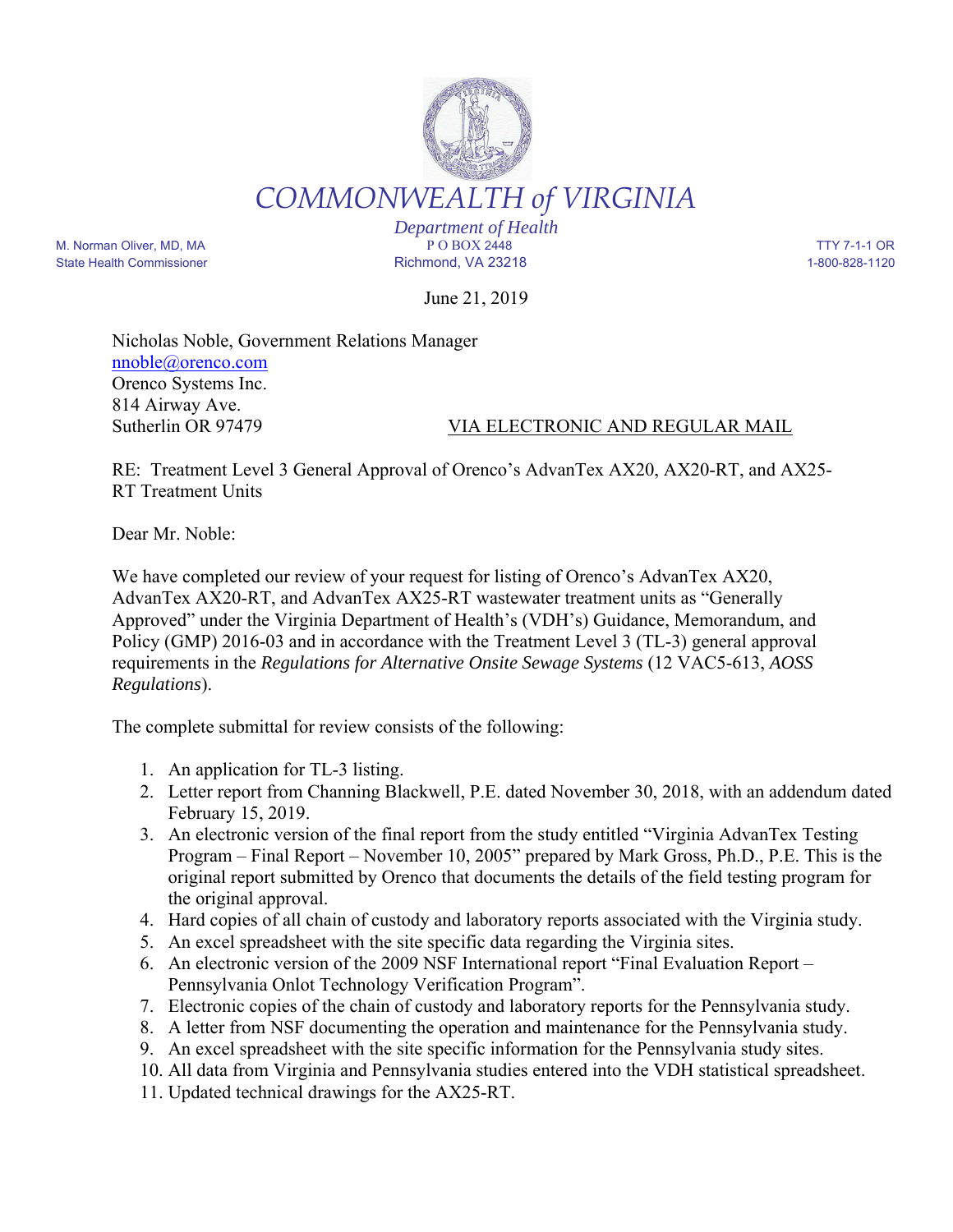Mr. Nicholas Noble June 21, 2019 Page two

Based on our review, VDH approves the referenced AdvanTex wastewater treatment units for listing as "Generally Approved" under GMP 2016-03 and as "Generally Approved" for TL-3 effluent treatment under the *AOSS Regulations*. The effluent testing results indicate a 99% confidence interval for BOD5 of 6.0 mg/l and TSS of 6.7 mg/l using the protocol established in GMP 2016-03. See the attached review memo for discussion of the review.

The specific units included in this approval are below. The minimum septic tank volume preceding the treatment units is also listed.

| Model       | <b>Minimum Septic Tank Capacity, gallons</b> | <b>Rated Treatment Capacity, gpd</b> |
|-------------|----------------------------------------------|--------------------------------------|
| $\rm{AX}20$ | l 000                                        | 600                                  |
| AX20-RT     | 1000                                         | 600                                  |
| $AX25-RT$   | 500                                          | 750                                  |

The AdvanTex units are already included in GMP 2013-01 as 50% nitrogen reducing units on the basis of their NSF 245 certification.

Please feel free to call me at (804) 387-1883 or contact me by email at Marcia.Degen@vdh.virginia.gov if you have any questions.

Sincerely,

Marcia Ji Degen

 *Marcia J. Degen, Ph.D., P.E.*  Technical Services Administrator Division of Onsite Sewage, Water Services, Environmental Engineering & Marina Programs

Attachment: Review Memo

Cc: Lance Gregory, Division Director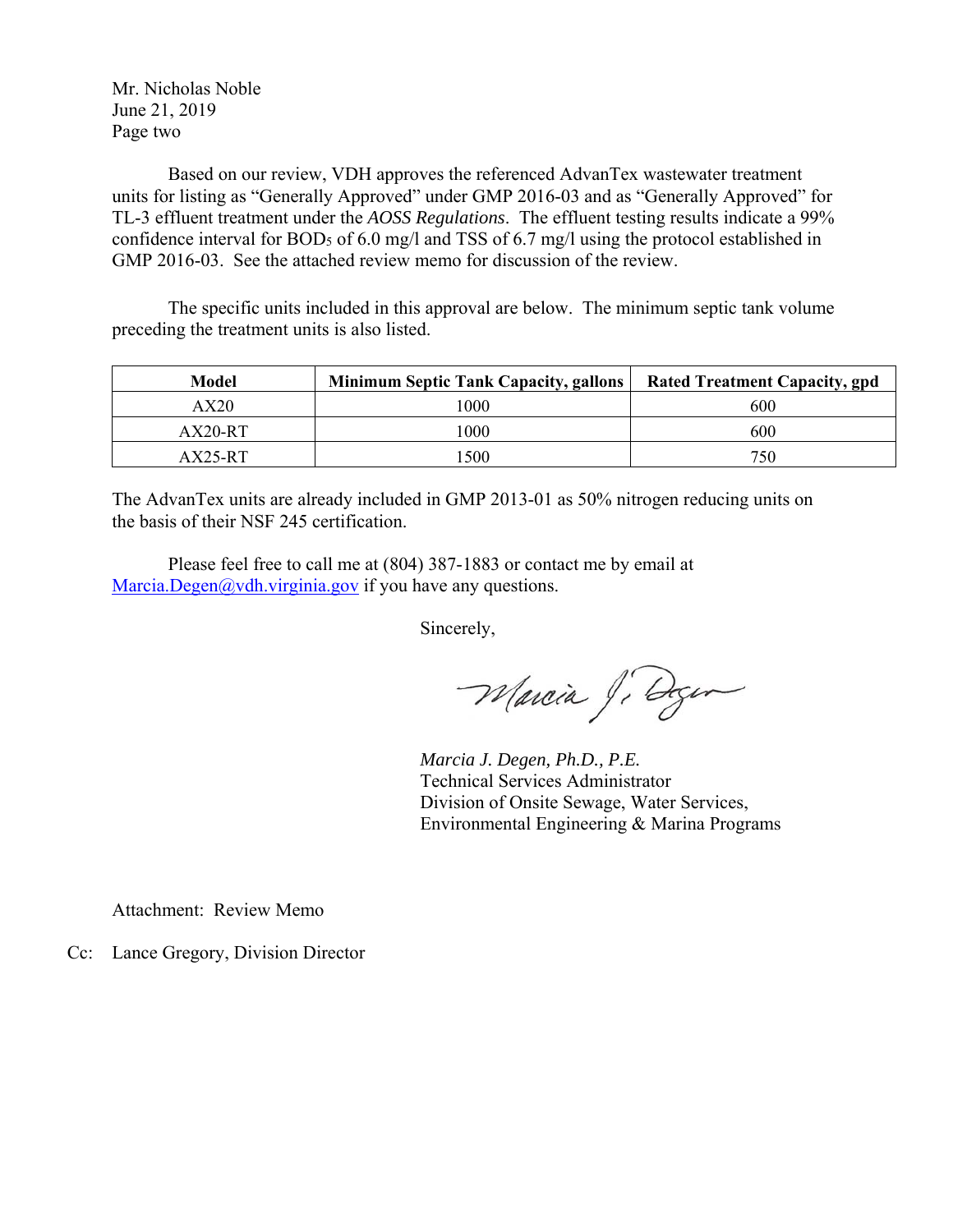## *Virginia Department of Health Office of Environmental Health Services*

*Technical Services – Wastewater Engineering* 

| To: | File                                                                                                          |
|-----|---------------------------------------------------------------------------------------------------------------|
|     | From: Marcia Degen, Ph.D., P.E. – Technical Services Manager, OEHS                                            |
|     | Date: June 7, 2019                                                                                            |
| RE: | Orenco Systems, Inc.<br>Approval of AdvanTex AX20, AX20-RT, AX25-RT Treatment Units for TL-3 General Approval |
|     | Cc: Lance Gregory – OEHS                                                                                      |

Orenco System Inc.'s (Orenco) Advantex treatment units have been generally approved for TL-3 in Virginia beginning in 2006. Orenco followed a field testing protocol that was agreed upon by VDH that included testing of 18 treatment units that were each sampled at least quarterly. Because the TL-3 approval for Advantex predates the *Regulations for Alternative Onsite Sewage Systems (AOSS Regulations)*, the current approval is to be reevaluated in accordance with 12VAC5-613-30L. The *AOSS Regulations* state that the units shall be evaluated pursuant to the requirements of the *AOSS Regulations.*

Orenco requested and received a variance signed August 5, 2016, to allow the use of data from units installed outside of Virginia and to allow CBOD5 data to substitute for BOD5 data when a 1.2 factor is applied to the CBOD5 data. Orenco submitted a report with data on December 3, 2018, to comply with GMP 2016-03. TL-3 General Approval is requested for AdvanTex Models AX20, AX20- RT, and AX25-RT.

The following information was submitted in support of the request:

- 1. An Application for TL-3 listing.
- 2. Letter report from Channing Blackwell, P.E. dated November 30, 2018, regarding the Pennsylvania report and addendum dated February 15, 2019.
- 3. An electronic version of the final report from the study entitled "Virginia AdvanTex Testing Program Final Report November 10, 2005" prepared by Mark Gross, Ph.D., P.E. This is the original report submitted by Orenco that documents the details of the field testing program for the original approval.
- 4. Hard copies of all chain of custody and laboratory reports associated with the Virginia study.
- 5. An excel spreadsheet with the site specific data regarding the Virginia sites.
- 6. An electronic version of the 2009 NSF International report "Final Evaluation Report Pennsylvania Onlot Technology Verification Program".
- 7. Electronic copies of the chain of custody and laboratory reports for the Pennsylvania study.
- 8. A letter from NSF documenting the operation and maintenance for the Pennsylvania study.
- 9. An excel spreadsheet with the site specific information for the Pennsylvania study sites.
- 10. All data from Virginia and Pennsylvania studies entered into the VDH statistical spreadsheet.
- 11. Technical drawings for the AX25-RT.

Orenco noted that the drawings for the AX20 and AX20-RT approved previously are still valid as well as the operation and maintenance manuals.

Virginia Study: This study, dated November 10, 2005, was the basis for Orenco's current TL3 approval. A total of 18 units were included in the testing, but 4 units were tested in Mode 1. Mode 1 is not used in Virginia as it does not promote denitrification. The Mode 3 unit is NSF 245 approved for TN reduction. For the reevaluation, VDH only accepted data from the Mode 3 units for a total of 14 units. The units identified as Mode 1 in Table 8 of the Gross report were deleted from the analysis. CBOD5 and TSS data were collected of the effluent. Testing was also done of the processing tank which is a mix of the raw sewage and the recirculated effluent. True influent testing was not conducted because of the inability to obtain a true influent sample in mode 3. All CBOD5 effluent data were multiplied by 1.2 to estimate the BOD5 value.

Pennsylvania Study: This study, dated 2009, was conducted by the National Sanitation Foundation (NSF) for the Pennsylvania Onlot Technology Verification Program in the Pennsylvania Department of Environmental Protection. Data from 10 of the 11 systems were used in the analysis. The system eliminated from consideration had unusually concentrated raw wastewater documented to be outside the norm for residential strength. Influent BOD5 data was collected from the septic tank at the start and end of the study when the system was operated in Mode 1. Mode 1 returns all of the wastewater to the recirculation basin so samples from the septic tank could